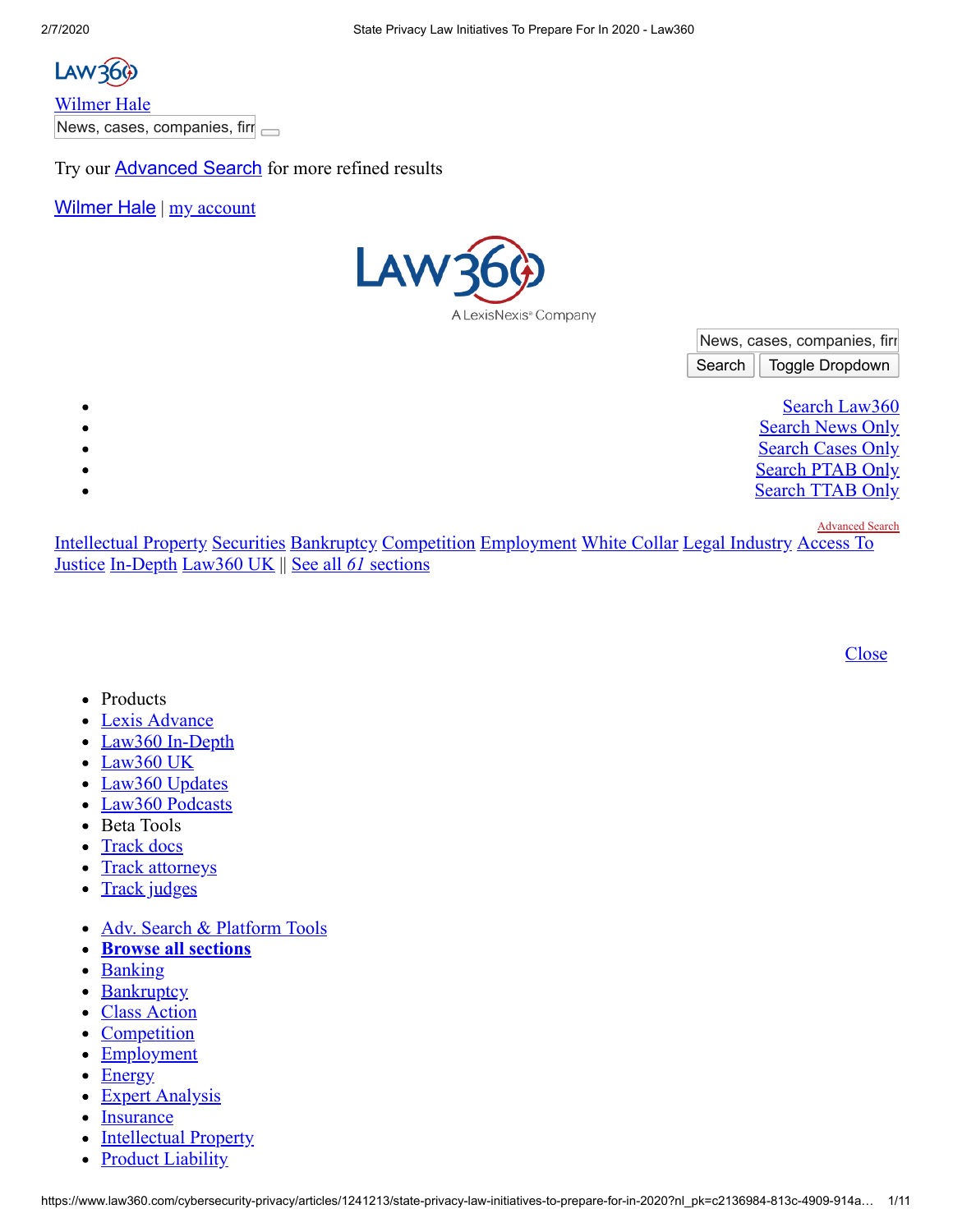- [Securities](https://www.law360.com/securities)
- Rankings
- [Data-Driven Lawyers](https://www.law360.com/articles/1105965/the-data-driven-lawyers-of-2018?site-menu=1)
- [Regional Powerhouses](https://www.law360.com/articles/1194368/the-2019-regional-powerhouses?site-menu=1)
- [Law360's MVPs](https://www.law360.com/legalindustry/articles/992207/law360-mvp-awards-go-to-top-attorneys-from-78-firms?site-menu=1)
- [Glass Ceiling Report](https://www.law360.com/legalindustry/articles/1164440?site-menu=1)
- [Global 20](https://www.law360.com/articles/1181369/law360-reveals-the-global-20-firms-of-2019?site-menu=1)
- $\bullet$  [Law360 400](https://www.law360.com/legalindustry/articles/1159548/the-law360-400?site-menu=1)
- [Diversity Snapshot](https://www.law360.com/articles/1177089/the-2019-law360-diversity-snapshot?site-menu=1)
- [Practice Groups of the Year](https://www.law360.com/articles/998948/law360-names-practice-groups-of-the-year?site-menu=1)
- [Rising Stars](https://www.law360.com/articles/1191150/law360-names-top-attorneys-under-40?site-menu=1)
- [Titans of the Plaintiffs Bar](https://www.law360.com/articles/1150639?site-menu=1)
- Site Menu
- [Join the Law360 team](https://www.law360.com/careers)
- [Search legal jobs](http://jobs.law360.com/)
- [Learn more about Law360](https://www.law360.com/about)
- [Read testimonials](https://www.law360.com/testimonials)
- [Contact Law360](https://www.law360.com/about/contact)
- [Sign up for our newsletters](https://www.law360.com/newsletters)
- [Site Map](https://www.law360.com/site_index)
- $\bullet$  [Help](https://www.law360.com/faq)

We use cookies to help provide and enhance our service and tailor content. [Disable them / read more.](https://www.lexisnexis.com/global/privacy/privacy-cookies/?gid=1701&locale=en-us) By continuing or closing this message you agree to the use of cookies. *close* 



Make sure you don't miss any Law360 breaking news.

[Download our plug-in for Chrome to get customizable, real-time news alerts](https://chrome.google.com/webstore/detail/law360/dcfplimfcdkilcpohpccnfgkghbimblp)

[Expert Analysis](https://www.law360.com/expertanalysis)

# State Privacy Law Initiatives To Prepare For In 2020

*By Amanda Lawrence, Sasha Leonhardt and David Rivera*

By Amanda Lawrence, Sasha Leonhardt and David Rivera February 6, 2020, 2:54 PM EST

Law360 (February 6, 2020, 2:54 PM EST) -- The California Consumer Privacy Act, which went into effect on Jan. 1, gave California residents the broadest rights in the nation to learn what data a business has about them, to request that the business delete that data and to demand that the business not sell their data.

The CCPA opened a national conversation about consumer privacy, and while the broad concept of federal privacy legislation appears to have bipartisan support in the U.S.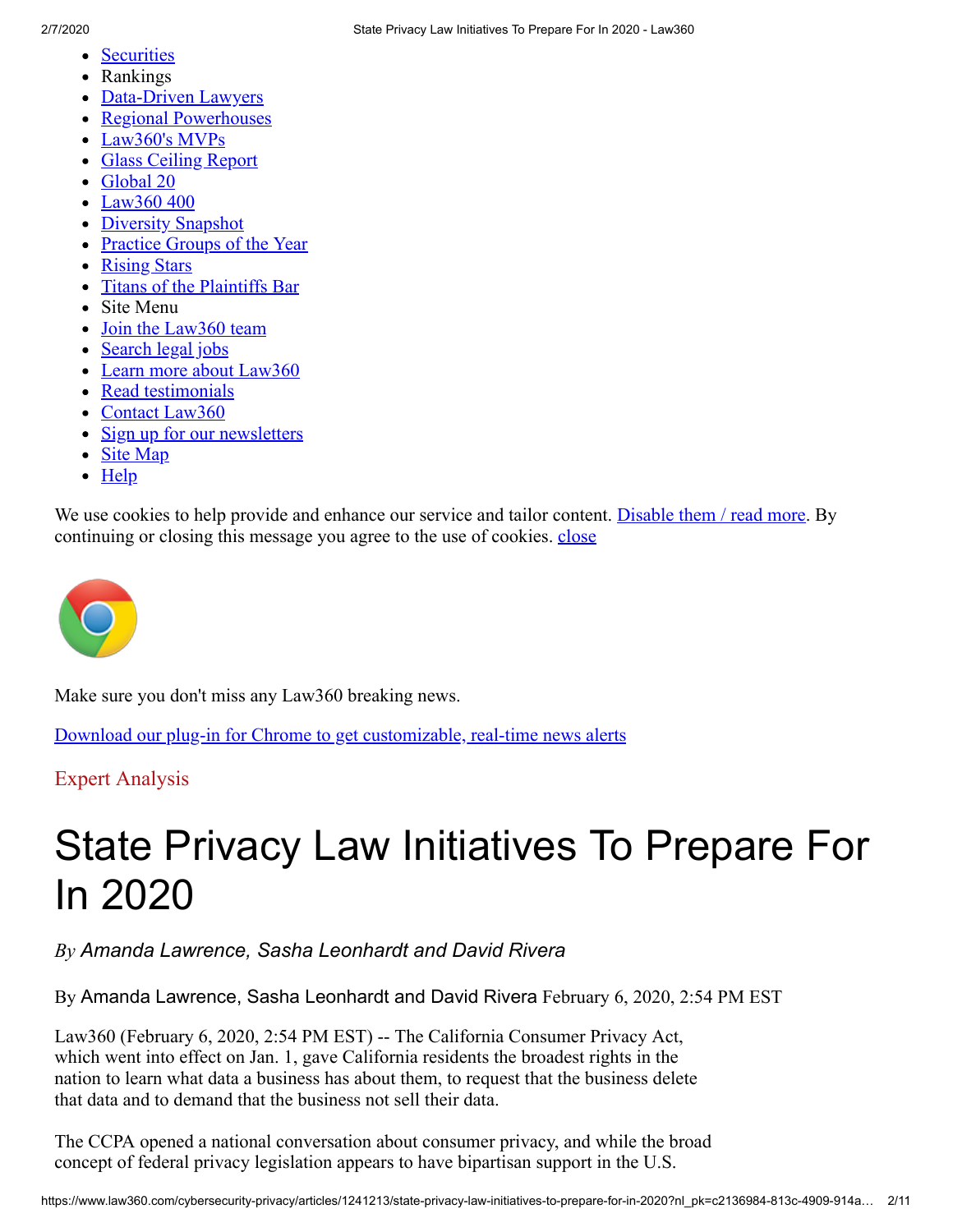Congress, the fact that such a law has not passed seems to have motivated other state legislatures to introduce their own consumer privacy laws.

Since the beginning of the year, at least six states have introduced new bills related to consumer privacy: Florida, New Hampshire, New York, Virginia, Washington and, once again, California, through a proposed ballot initiative. In some instances these laws mirror the CCPA and the European General Data Protection Regulation; in other ways they meaningfully deviate from these two laws.

As state legislative sessions begin and consumer privacy remains a priority for lawmakers and advocates alike, we focus on four states — New York, Washington, Virginia and California — whose proposed laws may unseat the CCPA as the nation's leading privacy statute.

### New York Privacy Act

The New York Privacy Act[1] was introduced last May and continues to be debated in the current New York legislative session. If it becomes law in 2020, the NYPA may set an even higher standard for consumer privacy than the CCPA.

The NYPA would regulate the storage, use, disclosure and sale of consumer personal data by entities of any size that do business in New York or produce products or services that are intentionally targeted to its residents.

The CCPA applies only to businesses that either generate over \$25 million in annual revenues; receive, sell, or share the personal information of 50,000 or more consumers; or earn at least half of their annual revenue from selling consumer data.

In contrast, the NYPA would apply to any business holding personal information about a state resident, regardless of its size. Like the CCPA, the NYPA would not apply to data collected under the federal Gramm-Leach-Bliley Act.

Other highlights of the NYPA include:

### *Fiduciary Duty*

Going beyond the CCPA — and setting an unprecedented standard for protecting consumer data — the NYPA would explicitly require any entity handing consumer data to "exercise the duty of care, loyalty, and confidentiality of a fiduciary." Entities holding consumer data would have to "act in the best interests of the consumer, without regard to the interests of the entity ... in a manner expected by a reasonable consumer under the circumstances." And this fiduciary duty would supersede any duty owed to owners or shareholders.

### *Transparency*

Combining elements of both the CCPA and GDPR, the NYPA would require entities holding consumer data to disclose what data they are collecting, whether these entities are sharing or selling the data with third parties and whether the entity uses profiling — automated processing and analysis — with respect to the data that it intends to collect.

### *Duty to Correct*

Unlike the CCPA, the NYPA provides consumers with the right to correct inaccurate or incomplete data.

### *Control/Opt-in*



Amanda Lawrence



Sasha Leonhardt



David Rivera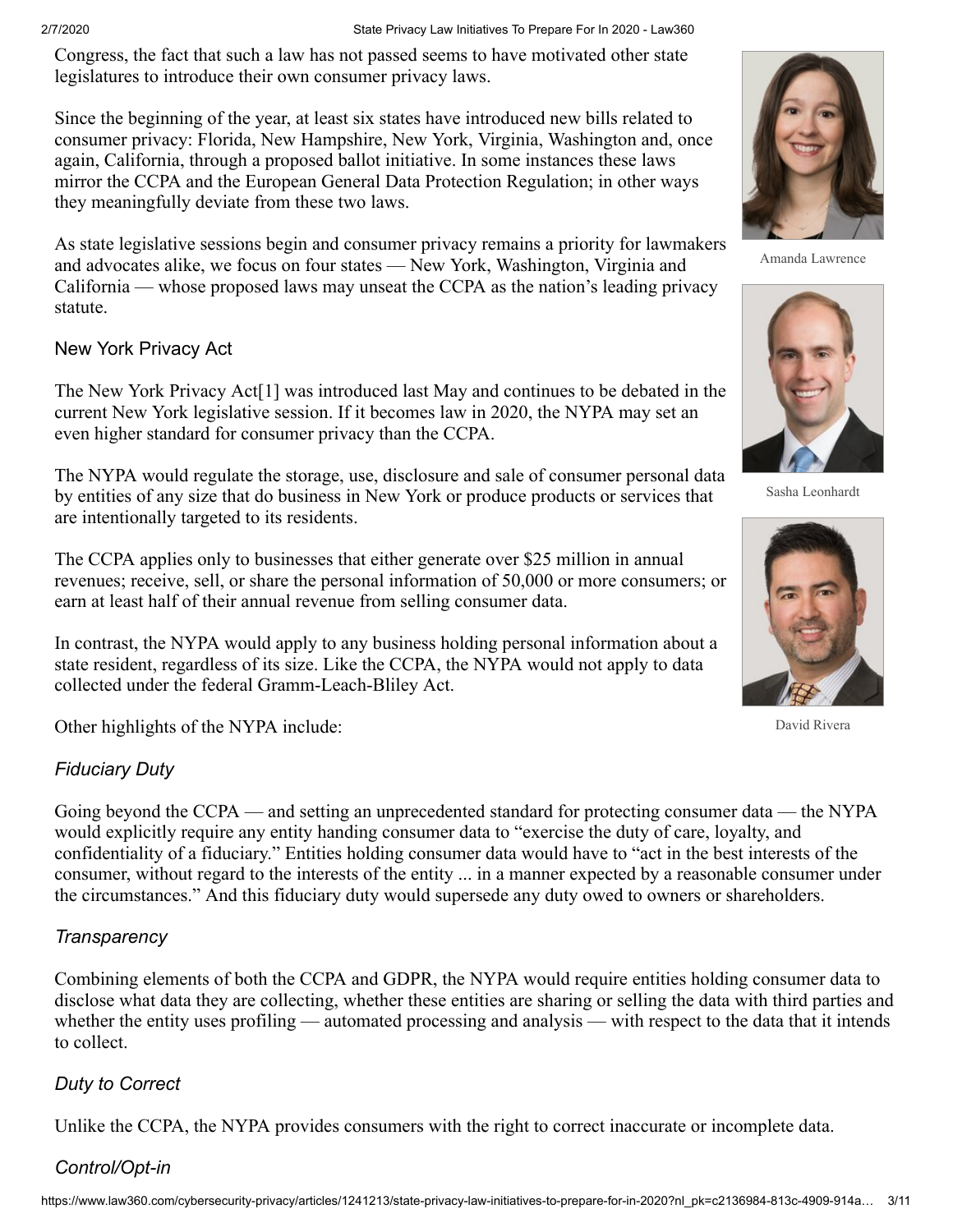The NYPA prohibits businesses from using, processing or transferring to a third party any consumer personal data unless the consumer provides express and documented consent. The bill requires businesses to "provide consumers the opportunity to opt in or opt out of the processing of their personal data" and must do so "in such a manner that the consumer must select and clearly indicate their consent or denial of consent."

#### *Enforcement*

The NYPA would provide individuals with a private right of action for any violation of the law. In contrast, only the attorney general has unfettered rights to bring enforcement actions under the CCPA; consumers can file suit only if there was a data breach involving their unencrypted data.

Sen. Kevin Thomas — the sponsor of last year's legislation — is revising the bill based on input from industry and advocates in two hearings. Thomas has expressed optimism about prospects for passage this year, despite industry opposition.

#### Washington Privacy Act

Lawmakers in Washington state have reintroduced a privacy bill that would give consumers the right to control how their data is collected and used. The Washington Privacy Act[2] passed the Senate last year but fell short in the House of Representatives in the face of amendments and opposition from those seeking greater consumer privacy protections. The proposed WPA, like the NYPA, would deviate from the CCPA in a number of critical areas:

#### *Data Protection Assessments*

Companies that process personal data for targeted marketing or profiling, that process sensitive data, that process data in a way that poses a heightened risk of consumer harm or that sell personal data must conduct a data protection assessment.

This data protection assessment would need to balance the direct and indirect benefits to the company, consumers, other stakeholders and the public against the potential risks to consumers from the new processing activity. The company must document its data protection assessment and provide a copy to the attorney general upon request. The CCPA does not require equivalent data protection assessments in these circumstances, although it does require that a company implement and maintain reasonable security procedures and practices.

#### *Right to Correct Data*

Unlike the CCPA, the proposed WPA codifies as one of its five core principles a consumer's right to "correct inaccurate personal data." However, this right is not unlimited; the WPA allows a company to take into account "the nature of the personal data and the purposes of the processing of the personal data" in offering this right to correction.

#### *Facial Recognition*

Businesses considering whether to use another company's facial-recognition technology would be allowed to independently test the technology provider's services for "accuracy and unfair performance differences across distinct subpopulations." Those subpopulations include those defined by race, skin tone, ethnicity, gender, age, disability status or other protected characteristic that is "objectively determinable or self-identified by portrayed individuals." Providers would have to address any "material unfair performance differences" that businesses identify, and businesses that use facial recognition technology in public spaces would need to provide notice, obtain consent and make information available about their facial recognition system.

#### *Enforcement*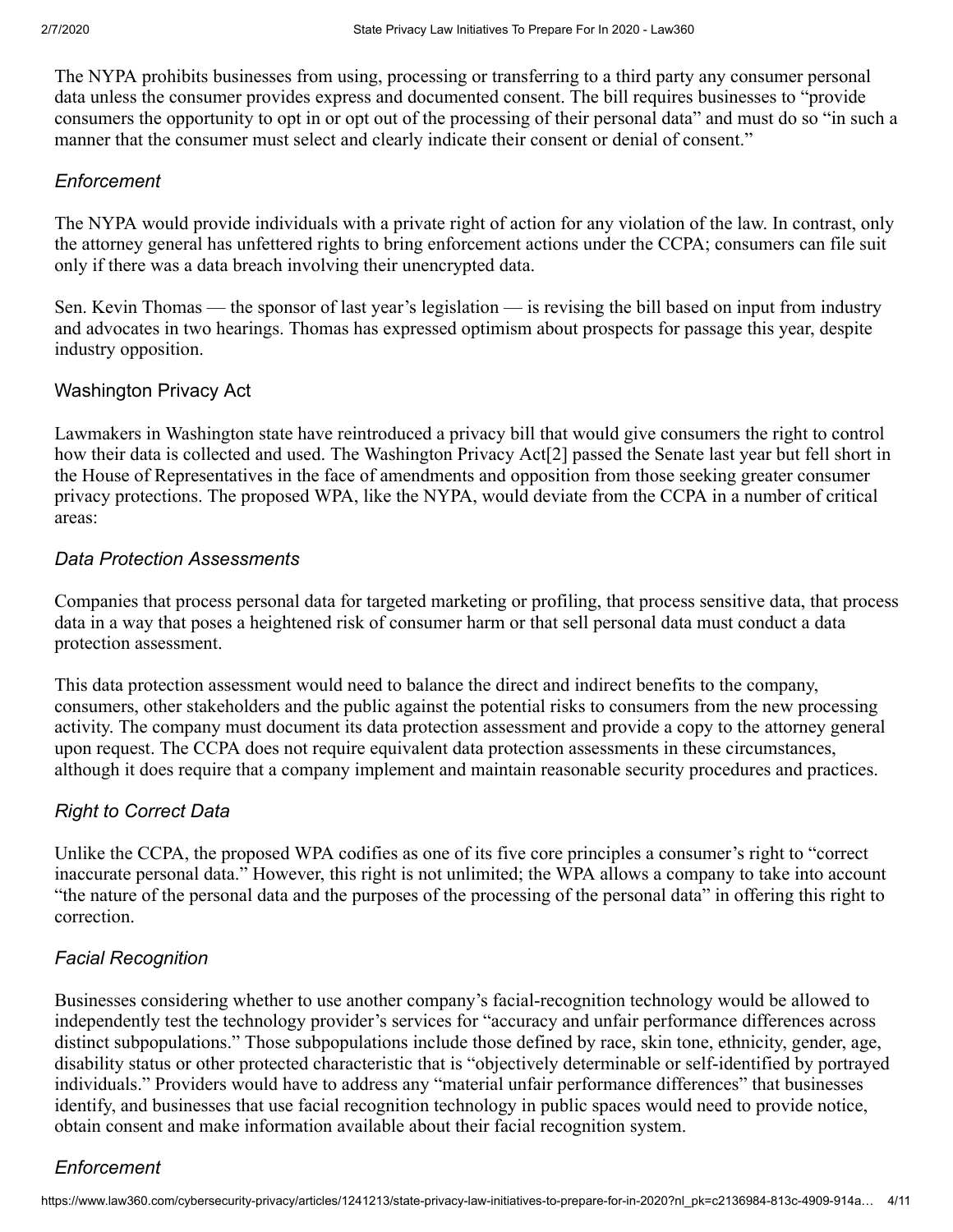Unlike the CCPA and the NYPA, the proposed WPA would not contain any private right of action — for data breaches, violations of the WPA or otherwise — vesting all enforcement authority with the state attorney general. It would set civil penalties as high as \$2,500 for each unintentional violation and \$7,500 for each intentional one. However, the WPA follows the CCPA's and NYPA's practice of exempting data that is collected, processed, sold or disclosed pursuant to the federal Gramm-Leach-Bliley Act from its coverage.

#### Virginia Privacy Act

The Virginia Privacy Act[3] — currently before the Virginia House of Delegates — adopts several elements from the proposed WPA that go beyond the CCPA's requirements.

The VPA, which would apply to all entities that either control the data of at least 100,000 individuals or derive more than 50% of their revenue from the sale or processing of the data of at least 25,000 individuals, would give consumers a number of rights including:

- The right to know what data is being held or processed;
- The right to correct erroneous data;
- The right to delete data; and
- The right to access their personal data.

In addition, the VPA also allows a consumer to restrict the processing of personal data if the processing is (1) not consistent with a purpose for which the data was collected; (2) not consistent with a purpose disclosed to the consumer at the time of collection or authorization; or (3) unlawful. Finally, a consumer can object to the processing of personal data, which includes objecting for targeted advertising.

Like the bills discussed above, the VPA would exempt data that is collected, processed or sold pursuant to the Gramm-Leach-Bliley act from its coverage. Violations of the VPA would be considered violations of the Virginia Consumer Protection Act, which contain a private right of action along with enforcement by the Virginia attorney general.

#### California Privacy Rights and Enforcement Act

Possibly the one state that will beat all others racing to enact privacy rights stronger than those in the CCPA is ... California! Alastair Mactaggart, the real estate developer whose state ballot initiative in 2018 led legislators to quickly draft and pass the CCPA, said even before the law was effective that he was drafting a new state ballot initiative that would expand its protections.

Mactaggart's 2020 state ballot initiative, the California Privacy Rights and Enforcement Act,[4] known colloquially as CCPA 2.0, would create additional rights for consumers and obligations for companies doing business in California.

It would also create a new California Privacy Protection Agency to administer, implement and enforce the CCPA; require consumers to opt in before any sale of sensitive personal information and allow consumers to opt out of its use in advertising altogether; restrict the use of automated processing of consumer data through profiling; and expand the negligent data breach section of the CCPA, which would give consumers greater rights to pursue legal action.

Uniquely, the CCPA 2.0 initiative contains language that would allow future amendments expanding consumer rights. The initiative contains a provision that would allow any amendments that further the CCPA 2.0's purpose and intent to become law with a simple majority of the members of each House of the State Assembly and the governor's signature. To repeal any part of the CCPA 2.0, however, would require meeting the higher bar of first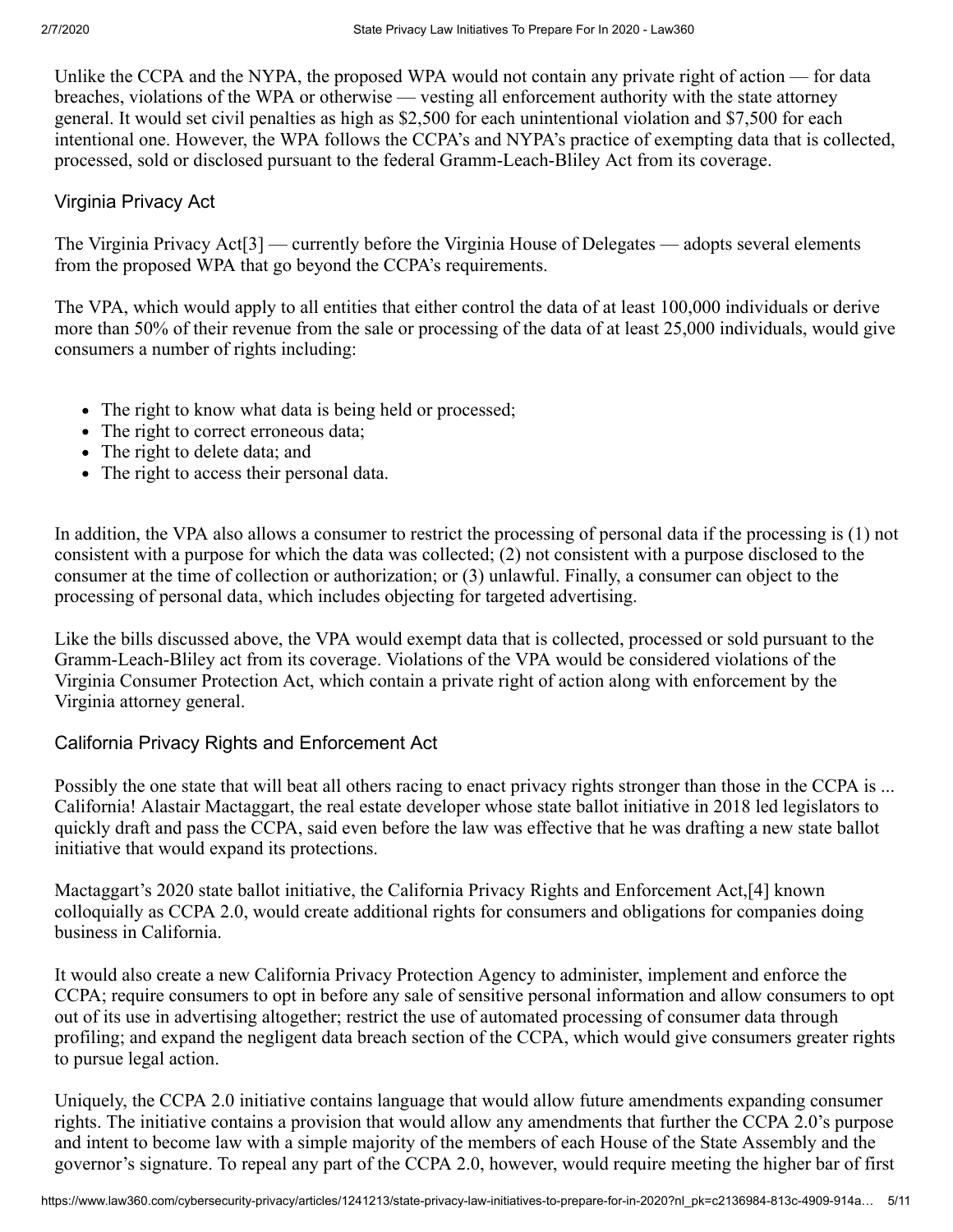obtaining statewide voter approval, per the California constitution.

#### What Companies Can Do Now

Given the widespread legislative support in several states for enhanced privacy laws, it seems likely that at least one of the above states — and possibly more — will pass a new consumer privacy law in the coming months.

Although continued legislative debates and a changing political environment make the exact parameters of such a law unclear, there are several steps that companies can take now to prepare themselves for possible state privacy legislation:

- Track legislative developments in these four states and elsewhere to determine what new privacy legislation may require of your company;
- Monitor your company's geographic footprint to determine if you have consumers in these states who may be subject to these new laws;
- Look to the CCPA's and GDPR's standards and the steps that others have taken to implement these laws — as guideposts for future compliance;
- Understand the data that your company currently collects, the terms under which you collect it and the permissions that consumers already may have provided regarding the use of data for analysis, marketing and sale to third parties;
- Identify how the company currently obtains consumer consent to collect personal information and revisit this as necessary to comply with new laws;
- Implement an information governance program to track, categorize and maintain control over existing and future consumer data;
- Review third-party relationships to understand how they obtain, store, use and delete consumer data;
- Evaluate your company's data security policies and procedures and ensure that they meet both legal requirements and are appropriate for your industry, data and the risks that exist to your systems and business model; and
- Ensure that your company has a data security response plan in place now, so if a data breach occurs you are well positioned to quickly protect consumer information in line with the requirements of evolving state laws.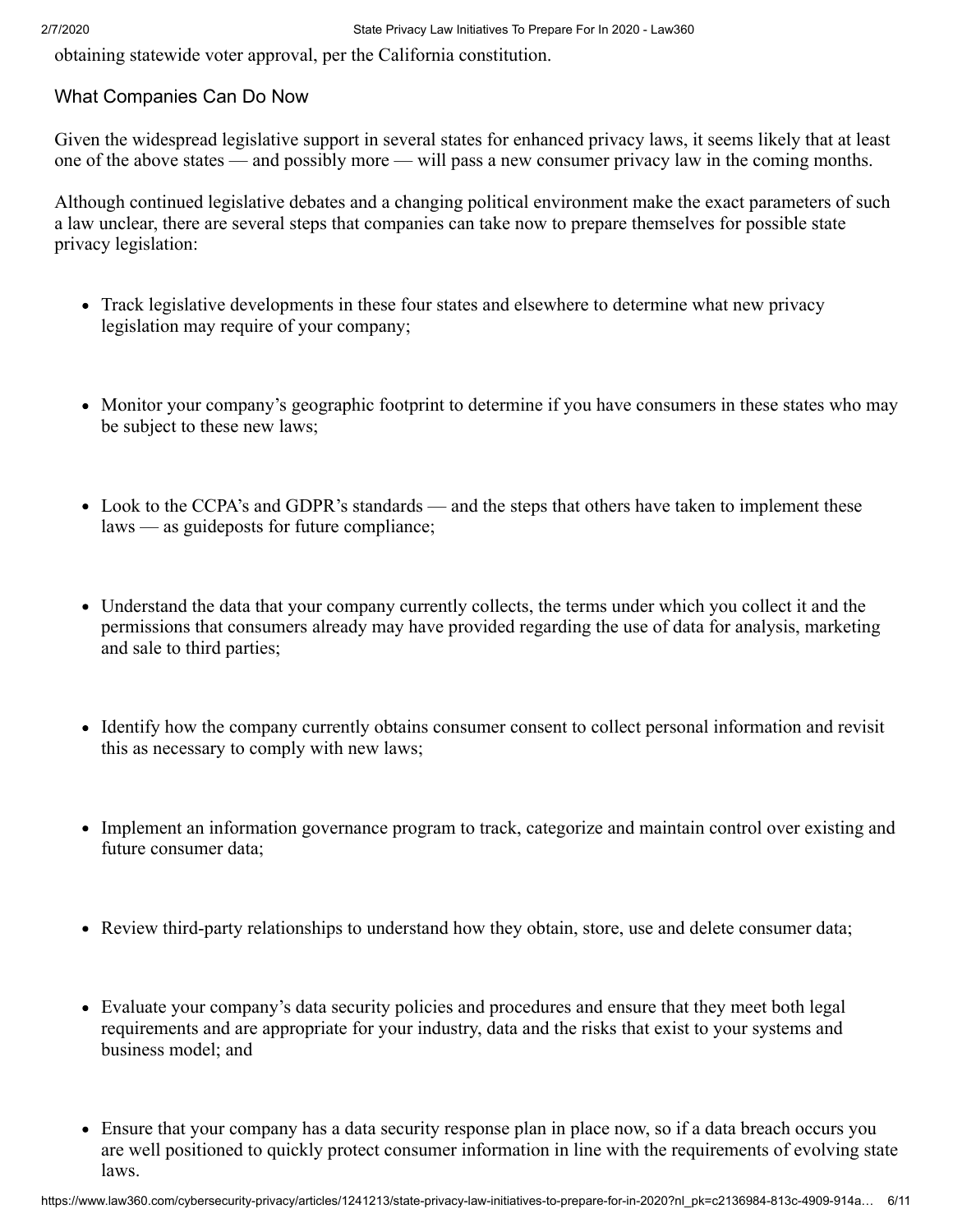Overall, growing commercial use of consumer data and the public's escalating concerns about it guarantee that keeping abreast of privacy and data security developments will be a challenging task. Even at this early point in the 2020 legislative cycle, several state legislatures are poised to add greater complexity and variance to the privacy and data security landscape through bills that would increase companies' substantive responsibilities when handing consumer data.

While final passage is not yet certain, all of these states — New York, Washington, California and Virginia have active legislatures, large populations and a history of implementing strong consumer protection laws. They are key states to watch in the coming months.

*[Amanda Lawrence](https://buckleyfirm.com/people/amanda-r-lawrence) is a partner, [Sasha Leonhardt](https://buckleyfirm.com/people/sasha-leonhardt) is counsel and [David Rivera](https://buckleyfirm.com/people/david-rivera) is a regulatory attorney at [Buckley LLP](https://www.law360.com/firms/buckley-llp).*

*The opinions expressed are those of the author(s) and do not necessarily reflect the views of the firm, its clients, or Portfolio Media Inc., or any of its or their respective affiliates. This article is for general information purposes and is not intended to be and should not be taken as legal advice.*

[1] S. 5642, 2019 Leg., 238 Sess. (N.Y. 2019), available at<https://legislation.nysenate.gov/pdf/bills/2019/s5642>.

[\[2\] S. 6281, 66 Leg., 2020 Reg. Sess. \(Wash. 2020\), available at http://lawfilesext.leg.wa.gov/biennium/2019-](http://lawfilesext.leg.wa.gov/biennium/2019-20/Pdf/Bills/Senate%20Bills/6281-S.pdf?q=20200127131439) 20/Pdf/Bills/Senate%20Bills/6281-S.pdf?q=20200127131439.

[\[3\] H. Del. 273, 2020 Sess. \(Va. 2020\), available at https://lis.virginia.gov/cgi-bin/legp604.exe?](https://lis.virginia.gov/cgi-bin/legp604.exe?201+ful+HB473+pdf) 201+ful+HB473+pdf.

[4] Alastair Mactaggart, Submission of Amendments to The California Privacy Rights and Enforcement Act of [2020, Version 3, No. 19-0021 \(Nov. 4, 2019\), available at https://oag.ca.gov/system/files/initiatives/pdfs/19-](https://oag.ca.gov/system/files/initiatives/pdfs/19-0021A1%20%28Consumer%20Privacy%20-%20Version%203%29_1.pdf) 0021A1%20%28Consumer%20Privacy%20-%20Version%203%29\_1.pdf.

*For a reprint of this article, please contact [reprints@law360.com](mailto:reprints@law360.com?subject=State%20Privacy%20Law%20Initiatives%20To%20Prepare%20For%20In%202020).*

#### View comments

#### 0 Comments

Sign In To [Comment](https://www.law360.com/account/login?return_url=%2Farticles%2F1241213)

#### Related Articles

**III. Privacy Bill Is Not As Robust As Calif. Law** 

[GDPR Lessons Can Prep US Cos. For State Data Privacy Laws](https://www.law360.com/articles/1188287?scroll=1&related=1)

#### [Divergent State Privacy Laws Show Need For Federal Solution](https://www.law360.com/articles/1175448?scroll=1&related=1)

#### [Wash. Bill Would Further Complicate Privacy Landscape](https://www.law360.com/articles/1128043?scroll=1&related=1)

https://www.law360.com/cybersecurity-privacy/articles/1241213/state-privacy-law-initiatives-to-prepare-for-in-2020?nl\_pk=c2136984-813c-4909-914a… 7/11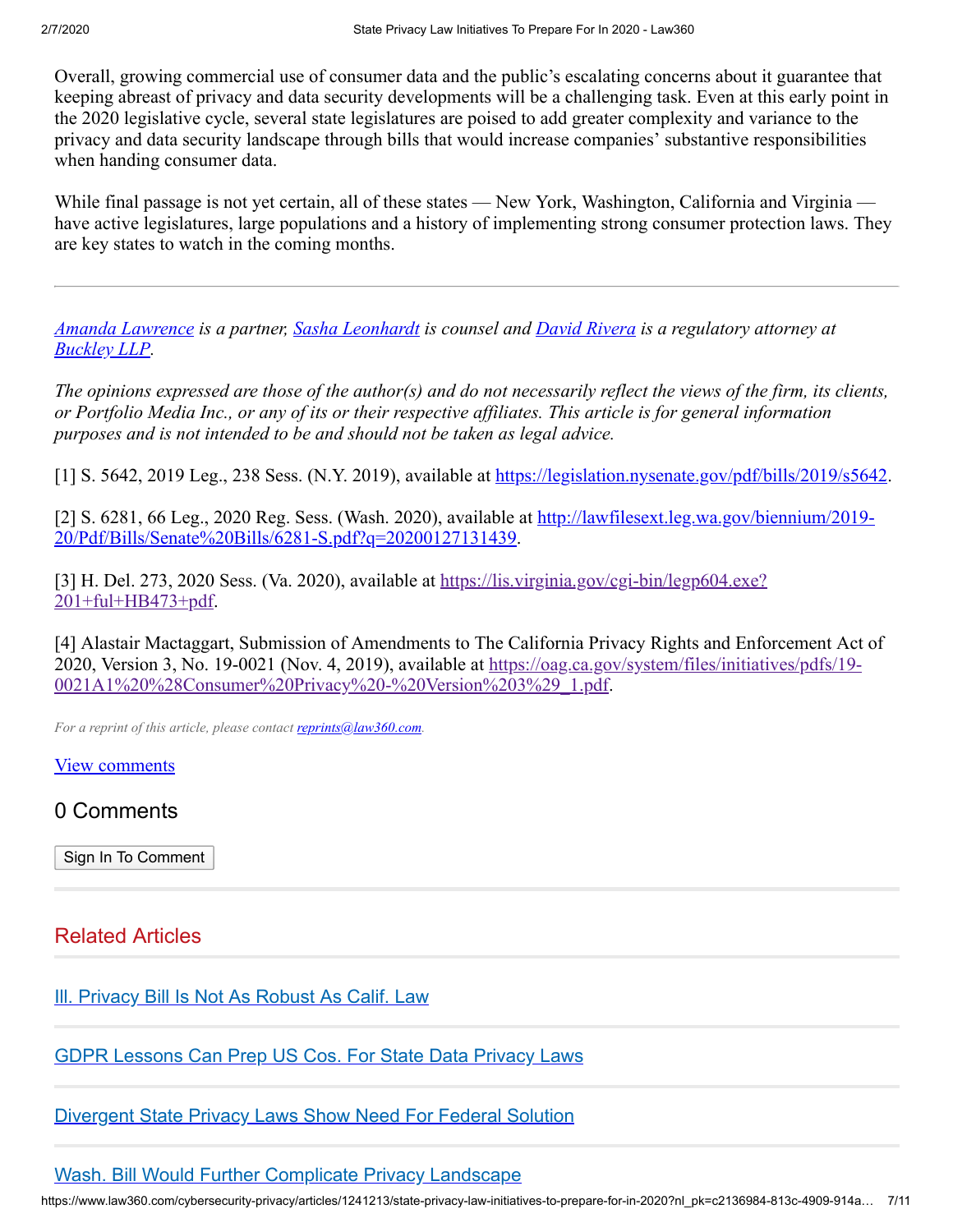[Possible Defects In California's New Privacy Law](https://www.law360.com/articles/1067951?scroll=1&related=1)

#### Here's What You Missed

[Fantasy Sports Is Illegal Gambling In NY, Appeals Court Says](https://www.law360.com/articles/1241574?scroll=1&latest=1)

**[3rd Circ. Backs Philly Ban On Asking For Salary History](https://www.law360.com/articles/1241448?scroll=1&latest=1)** 

[Boies Schiller Says Bias Accuser Contradicted Herself](https://www.law360.com/articles/1241408?scroll=1&latest=1)

[Mark Cuban Among SEC Critics Siding With Lucia In ALJ Fight](https://www.law360.com/articles/1241433?scroll=1&latest=1)

[New Yorkers Barred From Global Entry In 'Sanctuary' Fight](https://www.law360.com/articles/1241365?scroll=1&latest=1)

[Ex-Miami Heat Atty Says GC Harassed Her Over Family Leave](https://www.law360.com/articles/1241444?scroll=1&latest=1)

[Fortress Defends 'Constitutionally Protected' Patent Assertion](https://www.law360.com/articles/1241311?scroll=1&latest=1)

[Amazon's Size May Mean Drivers Are Exempt From The FAA](https://www.law360.com/articles/1241463?scroll=1&latest=1)

[Wilson, Ropes Steer \\$1.9B PE Takeover Of Cybersecurity Co.](https://www.law360.com/articles/1241387?scroll=1&latest=1)

#### [Chemical Merger Strategy Burns FTC](https://www.law360.com/articles/1241068?scroll=1&latest=1)

More Expert [Analysis](https://www.law360.com/expertanalysis)

#### Useful Tools & Links

- Add to Briefcase
- [Save to PDF & Print](https://www.law360.com/articles/1241213/print?section=california)
- [Rights/Reprints](https://www.law360.com/about/rights_and_reprints?article_id=1241213)
- [Editorial Contacts](https://www.law360.com/about/editorial_contacts)

#### Related Sections

- [California](https://www.law360.com/california?article_sidebar=1)
- [Compliance](https://www.law360.com/compliance?article_sidebar=1)
- **[Consumer Protection](https://www.law360.com/consumerprotection?article_sidebar=1)**
- **[Corporate](https://www.law360.com/corporate?article_sidebar=1)**
- [Cybersecurity & Privacy](https://www.law360.com/cybersecurity-privacy?article_sidebar=1)
- [Florida](https://www.law360.com/florida?article_sidebar=1)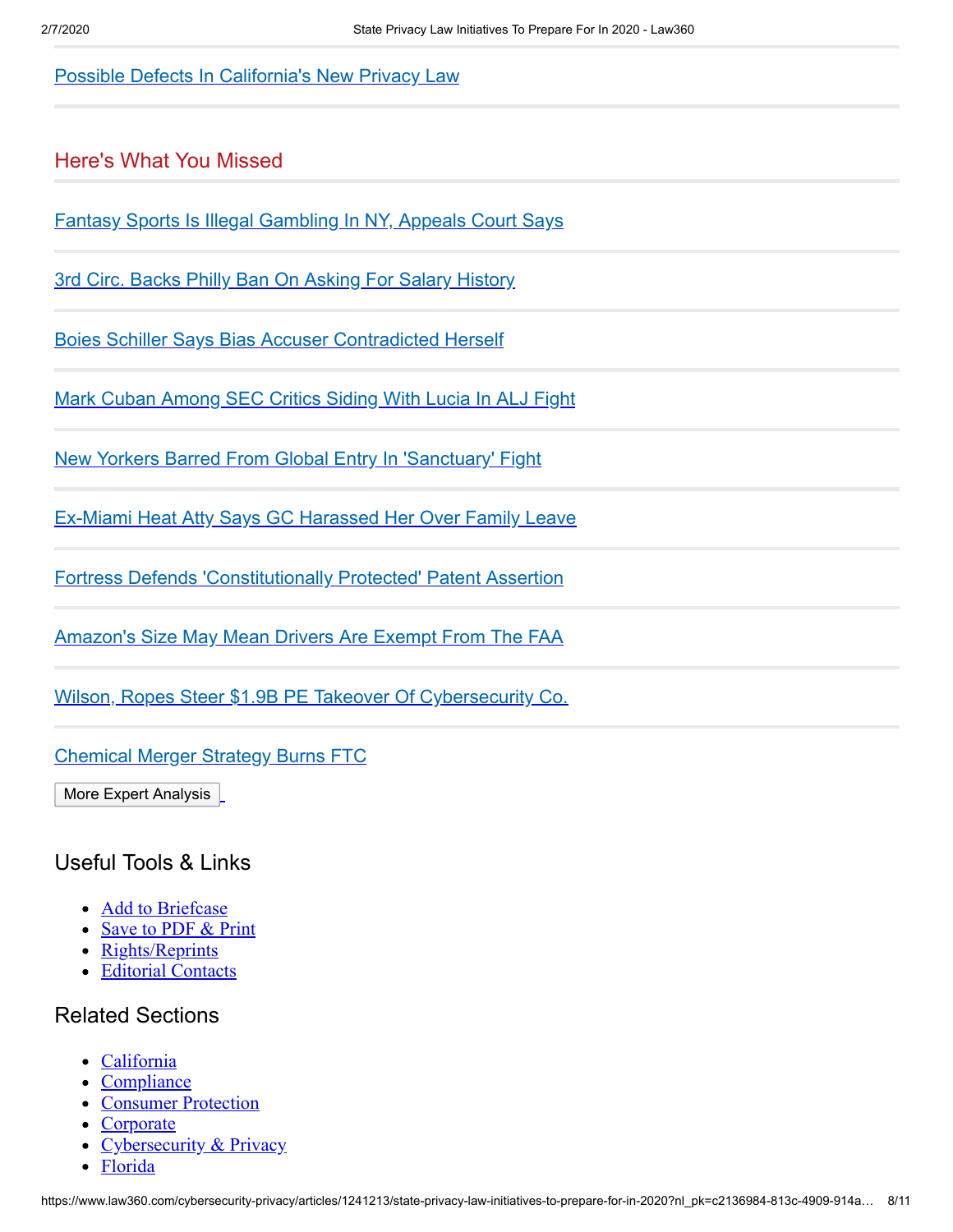- [New York](https://www.law360.com/newyork?article_sidebar=1)
- [Public Policy](https://www.law360.com/publicpolicy?article_sidebar=1)  $\bullet$

### Law Firms

• [Buckley LLP](https://www.law360.com/firms/buckley-llp/articles?article_related_content=1)





#### [Law360 MVP Awards Go To Top Attorneys From 76 Firms](https://www.law360.com/articles/1213684?promo_article=1)

The elite slate of attorneys chosen as Law360's 2019 MVPs have distinguished themselves from their peers by securing hard-earned successes in high-stakes litigation, complex global matters and record-breaking deals.

Top 10 trending in Cybersecurity & Privacy

- 1 [Audit Process Remains A Mystery In DOD Cybersecurity Plan](https://www.law360.com/articles/1240502?sidebar=true)
- 2[Biometric Privacy In 2020: How Companies Can Comply](https://www.law360.com/articles/1240643?sidebar=true)
- 3[Justices Won't Back Warrantless Searches Of Hotel Records](https://www.law360.com/articles/630069?sidebar=true)
- 4[Swingers Club Fights To Erase \\$900K Award For Models](https://www.law360.com/articles/1238121?sidebar=true)
- 5[New Calif. Privacy Law Surfaces In Salesforce Data Suit](https://www.law360.com/articles/1240852?sidebar=true)
- 6[Google Parent Ditches Investors' Data Leak Suit, For Now](https://www.law360.com/articles/1241188?sidebar=true)
- 7[Compliance Chiefs Feeling The Squeeze As Budgets Stagnate](https://www.law360.com/articles/1240424?sidebar=true)
- 8[7th Circ. Affirms Toss Of Subway TCPA Suit Over Text Coupon](https://www.law360.com/articles/1241025?sidebar=true)
- 9[Wikileaks Suspect Lost Agency's Trust, CIA Hacker Tells Jury](https://www.law360.com/articles/1241042?sidebar=true)
- 10[FTC's Phillips Says Vertical Merger Rules Badly Need Refresh](https://www.law360.com/articles/1241097?sidebar=true)

Q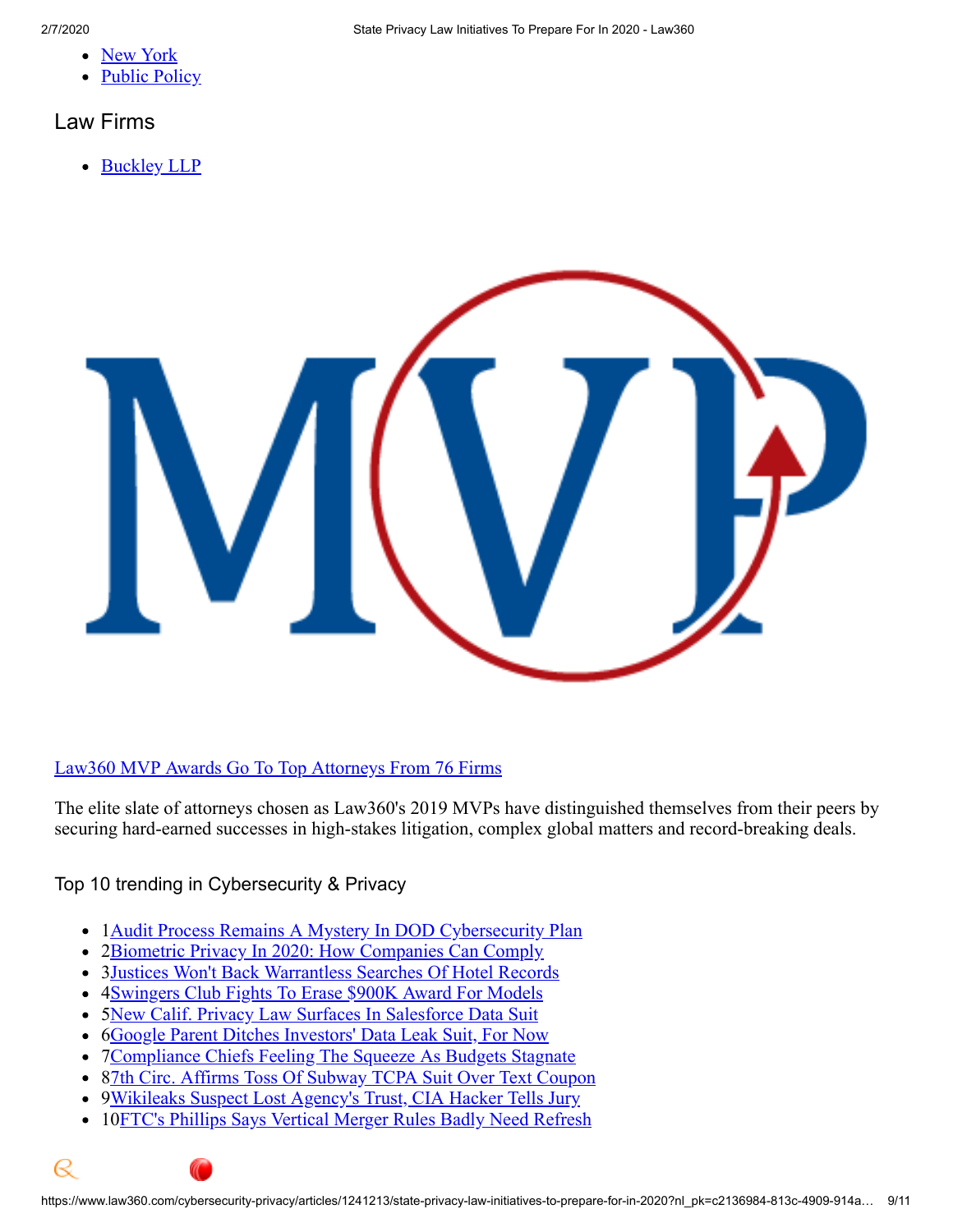2/7/2020 State Privacy Law Initiatives To Prepare For In 2020 - Law360

© 2020, Portfolio Media, Inc. [About](https://www.law360.com/about) | [Contact Us](https://www.law360.com/about/contact) | [Legal Jobs](http://jobs.law360.com/) | [Careers at Law360](https://www.law360.com/careers) | [Terms](https://www.law360.com/terms) | [Privacy Policy](https://www.law360.com/privacy_policy) | [Cookie Policy](https://www.lexisnexis.com/global/privacy/privacy-cookies/?gid=1701&locale=en-us) | [Help](https://www.law360.com/faq) | [Site Map](https://www.law360.com/site_index)

×

Already have access? [Click here to login](https://www.law360.com/account/login?return_url=https%3A%2F%2Fwww.law360.com%2Fcybersecurity-privacy%2Farticles%2F1241213%2Fstate-privacy-law-initiatives-to-prepare-for-in-2020%3Fnl_pk%3Dc2136984-813c-4909-914a-7be63049adb2%26utm_source%3Dnewsletter%26utm_medium%3Demail%26utm_campaign%3Dcybersecurity-privacy)

## Get instant access to the one-stop news source for business lawyers

**[Register Now!](https://www.law360.com/subscribe/get_instant_access?target_url=https%3A%2F%2Fwww.law360.com%2Fcybersecurity-privacy%2Farticles%2F1241213%2Fstate-privacy-law-initiatives-to-prepare-for-in-2020%3Fnl_pk%3Dc2136984-813c-4909-914a-7be63049adb2%26utm_source%3Dnewsletter%26utm_medium%3Demail%26utm_campaign%3Dcybersecurity-privacy)** 

## Sign up now for free access to this content

Enter your details below and select your area(s) of interest to stay ahead of the curve and receive Law360's daily newsletters

| Email (NOTE: Free email domains not supported) |                                  |                             |
|------------------------------------------------|----------------------------------|-----------------------------|
| <b>First Name</b>                              |                                  |                             |
| Last Name                                      |                                  |                             |
| Password (at least 8 characters required)      |                                  |                             |
| Confirm Password                               |                                  |                             |
| Select at least one primary interest:          |                                  |                             |
| <b>Access To Justice</b>                       | Aerospace & Defense              | Appellate                   |
| <b>Asset Management</b>                        | Banking                          | Bankruptcy                  |
| <b>Benefits</b>                                | California                       | Cannabis                    |
| <b>Capital Markets</b>                         | <b>Class Action</b>              | <b>Commercial Contracts</b> |
| <b>Commercial Litigation Uk</b>                | Competition                      | Compliance                  |
| Construction                                   | <b>Consumer Protection</b>       | Corporate                   |
| Corporate Crime & Compliance<br>Uk             | Cybersecurity & Privacy          | Delaware                    |
|                                                | Employment                       | Energy                      |
| Environmental                                  | <b>Financial Services Uk</b>     | Fintech                     |
| Florida                                        | Food & Beverage                  | <b>Government Contracts</b> |
| Health                                         | Hospitality                      | Illinois                    |
| Immigration                                    | Insurance                        | Insurance Uk                |
| <b>Intellectual Property</b>                   | <b>International Arbitration</b> | <b>International Trade</b>  |
| Law360 In Depth                                | Legal Ethics                     | Life Sciences               |
| Massachusetts                                  | Media & Entertainment            | Mergers & Acquisitions      |

https://www.law360.com/cybersecurity-privacy/articles/1241213/state-privacy-law-initiatives-to-prepare-for-in-2020?nl\_pk=c2136984-813c-4909-914… 10/11